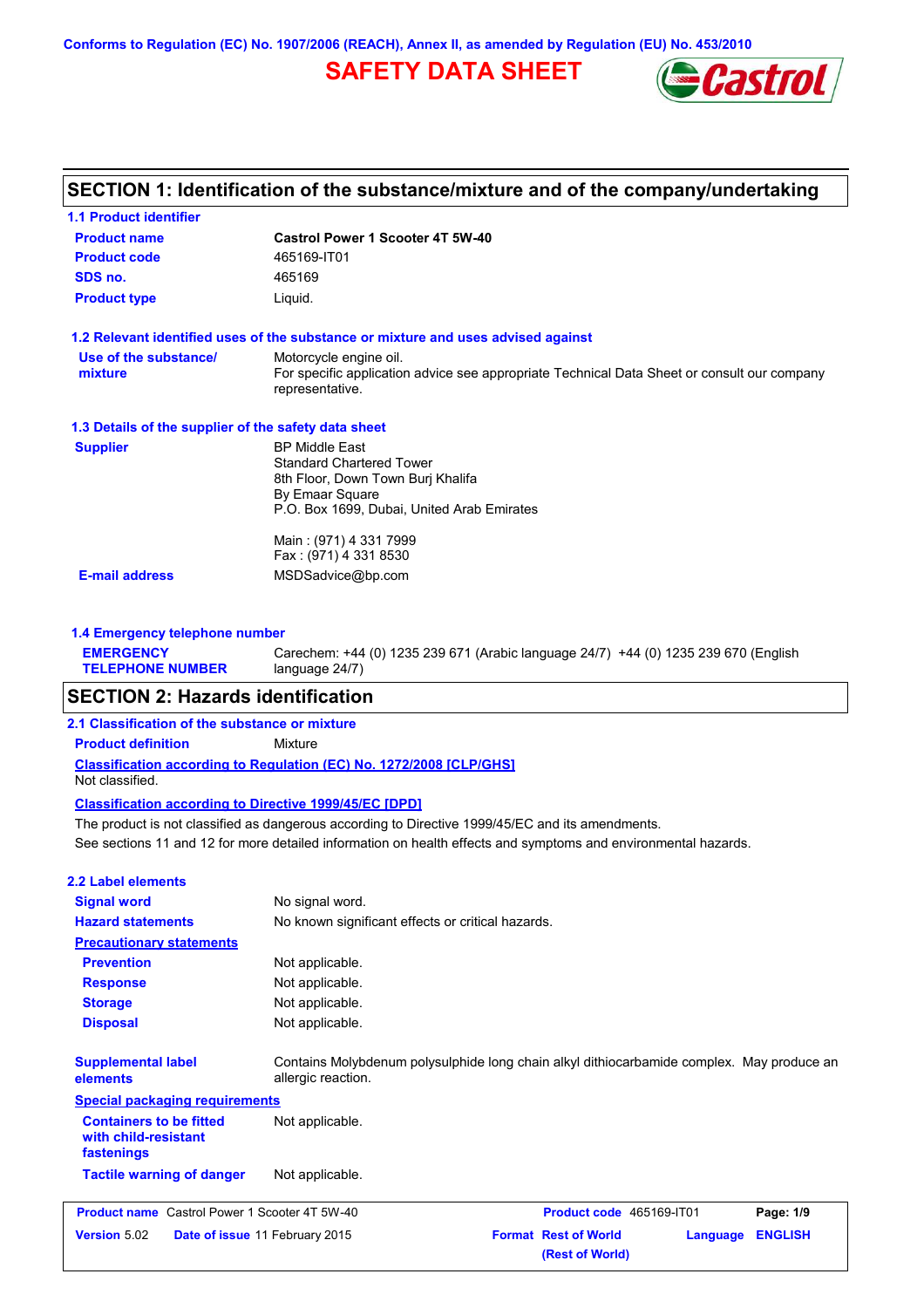# **SECTION 2: Hazards identification**

## **2.3 Other hazards**

**Other hazards which do** 

**not result in classification** Defatting to the skin. USED ENGINE OILS Used engine oil may contain hazardous components which have the potential to cause skin cancer. See Toxicological Information, section 11 of this Safety Data Sheet.

# **SECTION 3: Composition/information on ingredients**

**Substance/mixture** Mixture

Chemically modified base oil Proprietary performance additives.

|                                                               |            | <b>Classification</b> |                 |                                                      |             |  |
|---------------------------------------------------------------|------------|-----------------------|-----------------|------------------------------------------------------|-------------|--|
| <b>Product/ingredient</b><br>name                             | CAS no.    | %                     | 67/548/EEC      | <b>Regulation (EC) No.</b><br><b>1272/2008 [CLP]</b> | <b>Type</b> |  |
| Distillates (petroleum),<br>hydrotreated, heavy<br>paraffinic | 64742-54-7 | $≥50 - 575$           | Not classified. | Asp. Tox. 1, H304                                    | [1] [2]     |  |

### **See Section 16 for the full text of the H statements declared above.**

Type

[1] Substance classified with a health or environmental hazard

[2] Substance with a workplace exposure limit

[3] Substance meets the criteria for PBT according to Regulation (EC) No. 1907/2006, Annex XIII

[4] Substance meets the criteria for vPvB according to Regulation (EC) No. 1907/2006, Annex XIII

[5] Substance of equivalent concern

Occupational exposure limits, if available, are listed in Section 8.

# **SECTION 4: First aid measures**

## **4.1 Description of first aid measures**

| <b>Eye contact</b>                | In case of contact, immediately flush eyes with plenty of water for at least 15 minutes. Eyelids<br>should be held away from the eyeball to ensure thorough rinsing. Check for and remove any<br>contact lenses. Get medical attention. |
|-----------------------------------|-----------------------------------------------------------------------------------------------------------------------------------------------------------------------------------------------------------------------------------------|
| <b>Skin contact</b>               | Wash skin thoroughly with soap and water or use recognised skin cleanser. Remove<br>contaminated clothing and shoes. Wash clothing before reuse. Clean shoes thoroughly before<br>reuse. Get medical attention if irritation develops.  |
| <b>Inhalation</b>                 | If inhaled, remove to fresh air. Get medical attention if symptoms appear.                                                                                                                                                              |
| <b>Ingestion</b>                  | Do not induce vomiting unless directed to do so by medical personnel. Get medical attention if<br>symptoms occur.                                                                                                                       |
| <b>Protection of first-aiders</b> | No action shall be taken involving any personal risk or without suitable training.                                                                                                                                                      |

## **4.2 Most important symptoms and effects, both acute and delayed**

See Section 11 for more detailed information on health effects and symptoms.

## **4.3 Indication of any immediate medical attention and special treatment needed**

**Notes to physician** Treatment should in general be symptomatic and directed to relieving any effects.

# **SECTION 5: Firefighting measures**

| 5.1 Extinguishing media                         |                                                                                     |
|-------------------------------------------------|-------------------------------------------------------------------------------------|
| <b>Suitable extinguishing</b><br>media          | In case of fire, use foam, dry chemical or carbon dioxide extinguisher or spray.    |
| <b>Unsuitable extinguishing</b><br>media        | Do not use water jet.                                                               |
|                                                 | 5.2 Special hazards arising from the substance or mixture                           |
| <b>Hazards from the</b><br>substance or mixture | In a fire or if heated, a pressure increase will occur and the container may burst. |
| <b>Hazardous combustion</b>                     | Combustion products may include the following:                                      |

#### **products** carbon oxides (CO, CO2) (carbon monoxide, carbon dioxide)

## **5.3 Advice for firefighters**

| <b>Product name</b> Castrol Power 1 Scooter 4T 5W-40 |                                       | <b>Product code</b> 465169-IT01 |                             | Page: 2/9        |  |
|------------------------------------------------------|---------------------------------------|---------------------------------|-----------------------------|------------------|--|
| <b>Version</b> 5.02                                  | <b>Date of issue 11 February 2015</b> |                                 | <b>Format Rest of World</b> | Language ENGLISH |  |
|                                                      |                                       |                                 | (Rest of World)             |                  |  |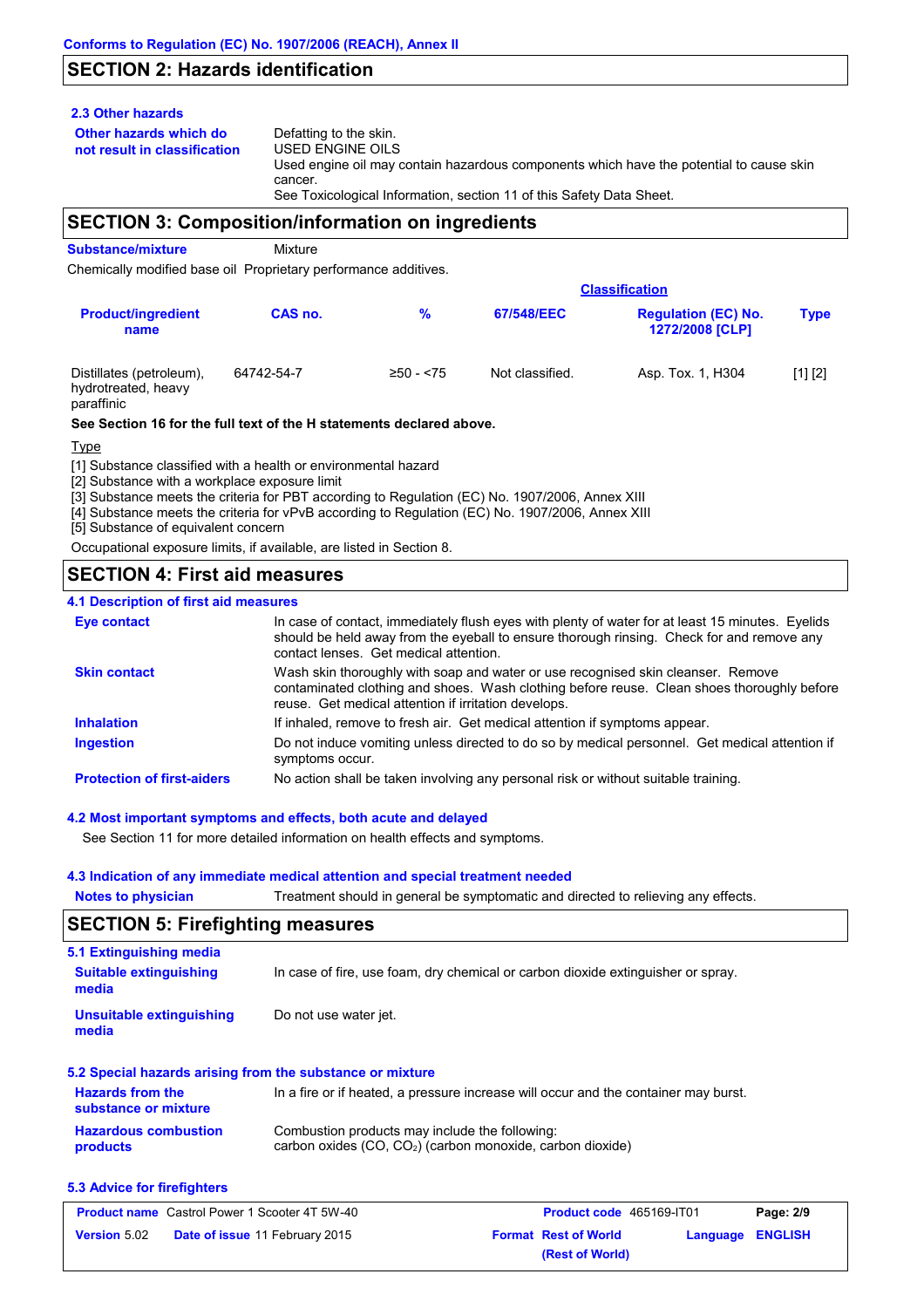# **SECTION 5: Firefighting measures**

| <b>Special precautions for</b><br>fire-fighters          | Promptly isolate the scene by removing all persons from the vicinity of the incident if there is a<br>fire. No action shall be taken involving any personal risk or without suitable training.                                                                                            |
|----------------------------------------------------------|-------------------------------------------------------------------------------------------------------------------------------------------------------------------------------------------------------------------------------------------------------------------------------------------|
| <b>Special protective</b><br>equipment for fire-fighters | Fire-fighters should wear appropriate protective equipment and self-contained breathing<br>apparatus (SCBA) with a full face-piece operated in positive pressure mode. Clothing for fire-<br>fighters (including helmets, protective boots and gloves) conforming to European standard EN |
|                                                          | 469 will provide a basic level of protection for chemical incidents.                                                                                                                                                                                                                      |

# **SECTION 6: Accidental release measures**

|                                                          | 6.1 Personal precautions, protective equipment and emergency procedures                                                                                                                                                                                                                                                                                                                        |
|----------------------------------------------------------|------------------------------------------------------------------------------------------------------------------------------------------------------------------------------------------------------------------------------------------------------------------------------------------------------------------------------------------------------------------------------------------------|
| For non-emergency<br>personnel                           | No action shall be taken involving any personal risk or without suitable training. Evacuate<br>surrounding areas. Keep unnecessary and unprotected personnel from entering. Do not touch<br>or walk through spilt material. Floors may be slippery; use care to avoid falling. Put on<br>appropriate personal protective equipment.                                                            |
| For emergency responders                                 | If specialised clothing is required to deal with the spillage, take note of any information in<br>Section 8 on suitable and unsuitable materials. See also the information in "For non-<br>emergency personnel".                                                                                                                                                                               |
| <b>6.2 Environmental</b><br>precautions                  | Avoid dispersal of spilt material and runoff and contact with soil, waterways, drains and sewers.<br>Inform the relevant authorities if the product has caused environmental pollution (sewers,<br>waterways, soil or air).                                                                                                                                                                    |
| 6.3 Methods and material for containment and cleaning up |                                                                                                                                                                                                                                                                                                                                                                                                |
| <b>Small spill</b>                                       | Stop leak if without risk. Move containers from spill area. Absorb with an inert material and<br>place in an appropriate waste disposal container. Dispose of via a licensed waste disposal<br>contractor.                                                                                                                                                                                     |
| <b>Large spill</b>                                       | Stop leak if without risk. Move containers from spill area. Prevent entry into sewers, water<br>courses, basements or confined areas. Contain and collect spillage with non-combustible,<br>absorbent material e.g. sand, earth, vermiculite or diatomaceous earth and place in container<br>for disposal according to local regulations. Dispose of via a licensed waste disposal contractor. |
| 6.4 Reference to other<br><b>sections</b>                | See Section 1 for emergency contact information.<br>See Section 5 for firefighting measures.<br>See Section 8 for information on appropriate personal protective equipment.<br>See Section 12 for environmental precautions.<br>See Section 13 for additional waste treatment information.                                                                                                     |

# **SECTION 7: Handling and storage**

| 7.1 Precautions for safe handling                                                    |                                                                                                                                                                                                                                                                                                                                                                                                                                                                                          |
|--------------------------------------------------------------------------------------|------------------------------------------------------------------------------------------------------------------------------------------------------------------------------------------------------------------------------------------------------------------------------------------------------------------------------------------------------------------------------------------------------------------------------------------------------------------------------------------|
| <b>Protective measures</b>                                                           | Put on appropriate personal protective equipment.                                                                                                                                                                                                                                                                                                                                                                                                                                        |
| <b>Advice on general</b><br>occupational hygiene                                     | Eating, drinking and smoking should be prohibited in areas where this material is handled,<br>stored and processed. Wash thoroughly after handling. Remove contaminated clothing and<br>protective equipment before entering eating areas. See also Section 8 for additional<br>information on hygiene measures.                                                                                                                                                                         |
| <b>7.2 Conditions for safe</b><br>storage, including any<br><i>incompatibilities</i> | Store in accordance with local requiations. Store in a dry, cool and well-ventilated area, away<br>from incompatible materials (see Section 10). Keep away from heat and direct sunlight. Keep<br>container tightly closed and sealed until ready for use. Containers that have been opened must<br>be carefully resealed and kept upright to prevent leakage. Store and use only in equipment/<br>containers designed for use with this product. Do not store in unlabelled containers. |
| <b>Not suitable</b>                                                                  | Prolonged exposure to elevated temperature.                                                                                                                                                                                                                                                                                                                                                                                                                                              |
| 7.3 Specific end use(s)                                                              |                                                                                                                                                                                                                                                                                                                                                                                                                                                                                          |

**Recommendations**

### See section 1.2 and Exposure scenarios in annex, if applicable.

# **SECTION 8: Exposure controls/personal protection**

## **8.1 Control parameters**

**Occupational exposure limits**

| <b>Product/ingredient name</b> | <b>Exposure limit values</b> |
|--------------------------------|------------------------------|
|                                |                              |

Distillates (petroleum), hydrotreated, heavy paraffinic **ACGIH TLV (United States).**

TWA: 5 mg/m<sup>3</sup> 8 hours. Issued/Revised: 11/2009 Form: Inhalable fraction Whilst specific OELs for certain components may be shown in this section, other components may be present in any mist,

vapour or dust produced. Therefore, the specific OELs may not be applicable to the product as a whole and are provided for guidance only.

| <b>Product name</b> Castrol Power 1 Scooter 4T 5W-40 |                                       | <b>Product code</b> 465169-IT01                        | Page: 3/9 |
|------------------------------------------------------|---------------------------------------|--------------------------------------------------------|-----------|
| <b>Version 5.02</b>                                  | <b>Date of issue 11 February 2015</b> | <b>Format Rest of World</b><br><b>Language ENGLISH</b> |           |
|                                                      |                                       | (Rest of World)                                        |           |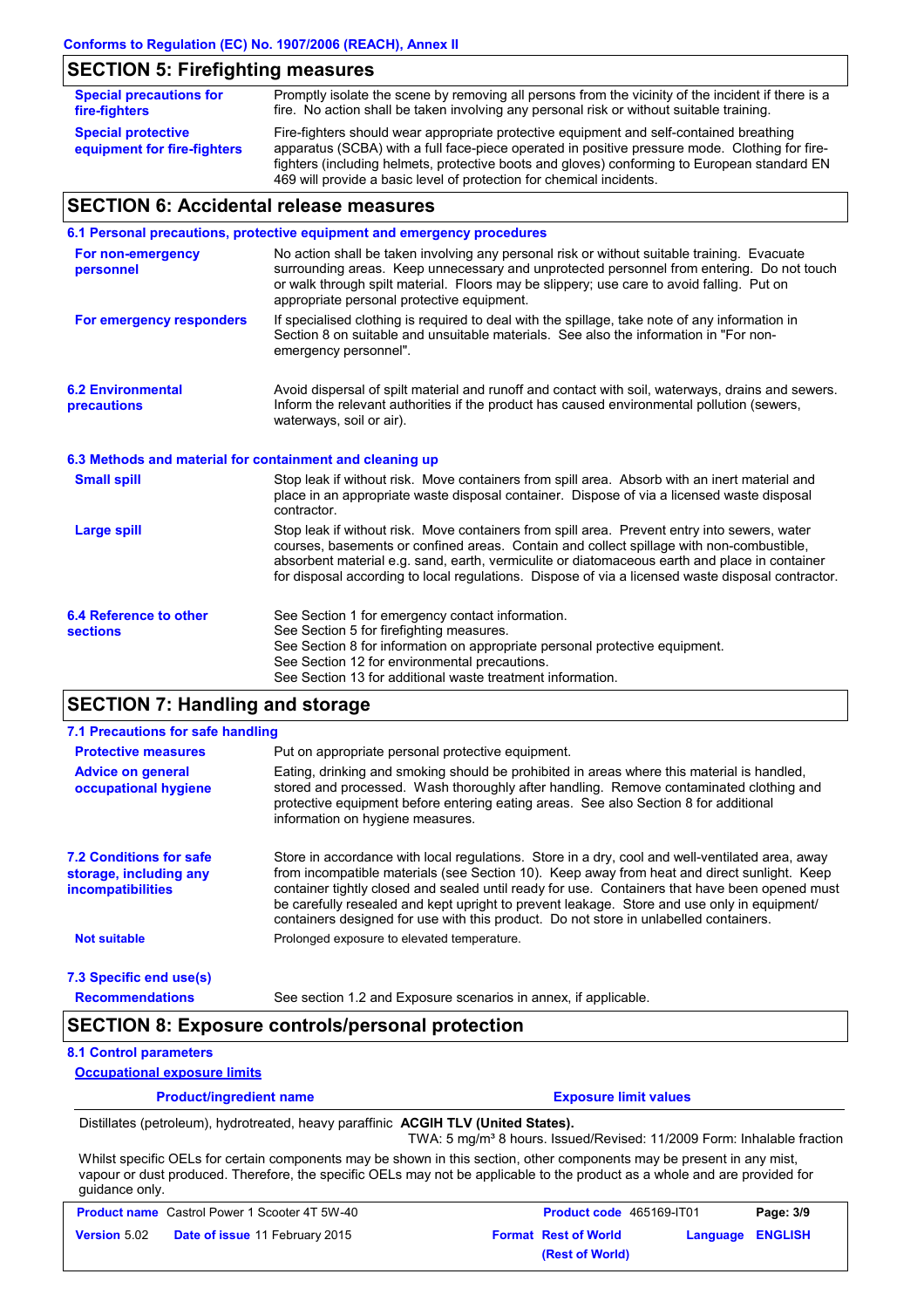# **SECTION 8: Exposure controls/personal protection**

| <b>Recommended monitoring</b><br>procedures                    | If this product contains ingredients with exposure limits, personal, workplace atmosphere or<br>biological monitoring may be required to determine the effectiveness of the ventilation or other<br>control measures and/or the necessity to use respiratory protective equipment. Reference<br>should be made to monitoring standards, such as the following: European Standard EN 689<br>(Workplace atmospheres - Guidance for the assessment of exposure by inhalation to chemical<br>agents for comparison with limit values and measurement strategy) European Standard EN<br>14042 (Workplace atmospheres - Guide for the application and use of procedures for the<br>assessment of exposure to chemical and biological agents) European Standard EN 482<br>(Workplace atmospheres - General requirements for the performance of procedures for the<br>measurement of chemical agents) Reference to national guidance documents for methods for<br>the determination of hazardous substances will also be required. |
|----------------------------------------------------------------|----------------------------------------------------------------------------------------------------------------------------------------------------------------------------------------------------------------------------------------------------------------------------------------------------------------------------------------------------------------------------------------------------------------------------------------------------------------------------------------------------------------------------------------------------------------------------------------------------------------------------------------------------------------------------------------------------------------------------------------------------------------------------------------------------------------------------------------------------------------------------------------------------------------------------------------------------------------------------------------------------------------------------|
| <b>Derived No Effect Level</b>                                 |                                                                                                                                                                                                                                                                                                                                                                                                                                                                                                                                                                                                                                                                                                                                                                                                                                                                                                                                                                                                                            |
| No DNELs/DMELs available.                                      |                                                                                                                                                                                                                                                                                                                                                                                                                                                                                                                                                                                                                                                                                                                                                                                                                                                                                                                                                                                                                            |
| <b>Predicted No Effect Concentration</b><br>No PNECs available |                                                                                                                                                                                                                                                                                                                                                                                                                                                                                                                                                                                                                                                                                                                                                                                                                                                                                                                                                                                                                            |
| <b>8.2 Exposure controls</b>                                   |                                                                                                                                                                                                                                                                                                                                                                                                                                                                                                                                                                                                                                                                                                                                                                                                                                                                                                                                                                                                                            |
| <b>Appropriate engineering</b><br><b>controls</b>              | Provide exhaust ventilation or other engineering controls to keep the relevant airborne<br>concentrations below their respective occupational exposure limits.<br>All activities involving chemicals should be assessed for their risks to health, to ensure<br>exposures are adequately controlled. Personal protective equipment should only be considered<br>after other forms of control measures (e.g. engineering controls) have been suitably evaluated.<br>Personal protective equipment should conform to appropriate standards, be suitable for use, be<br>kept in good condition and properly maintained.<br>Your supplier of personal protective equipment should be consulted for advice on selection and<br>appropriate standards. For further information contact your national organisation for standards.<br>The final choice of protective equipment will depend upon a risk assessment. It is important to<br>ensure that all items of personal protective equipment are compatible.                    |
| <b>Individual protection measures</b>                          |                                                                                                                                                                                                                                                                                                                                                                                                                                                                                                                                                                                                                                                                                                                                                                                                                                                                                                                                                                                                                            |
| <b>Hygiene measures</b>                                        | Wash hands, forearms and face thoroughly after handling chemical products, before eating,<br>smoking and using the lavatory and at the end of the working period. Ensure that eyewash<br>stations and safety showers are close to the workstation location.                                                                                                                                                                                                                                                                                                                                                                                                                                                                                                                                                                                                                                                                                                                                                                |
| <b>Respiratory protection</b>                                  | Respiratory protective equipment is not normally required where there is adequate natural or<br>local exhaust ventilation to control exposure.<br>In case of insufficient ventilation, wear suitable respiratory equipment.<br>The correct choice of respiratory protection depends upon the chemicals being handled, the<br>conditions of work and use, and the condition of the respiratory equipment. Safety procedures<br>should be developed for each intended application. Respiratory protection equipment should<br>therefore be chosen in consultation with the supplier/manufacturer and with a full assessment<br>of the working conditions.                                                                                                                                                                                                                                                                                                                                                                    |
| <b>Eye/face protection</b>                                     | Safety glasses with side shields.                                                                                                                                                                                                                                                                                                                                                                                                                                                                                                                                                                                                                                                                                                                                                                                                                                                                                                                                                                                          |
| <b>Skin protection</b><br><b>Hand protection</b>               | <b>General Information:</b>                                                                                                                                                                                                                                                                                                                                                                                                                                                                                                                                                                                                                                                                                                                                                                                                                                                                                                                                                                                                |
|                                                                | Because specific work environments and material handling practices vary, safety procedures<br>should be developed for each intended application. The correct choice of protective gloves<br>depends upon the chemicals being handled, and the conditions of work and use. Most gloves<br>provide protection for only a limited time before they must be discarded and replaced (even the<br>best chemically resistant gloves will break down after repeated chemical exposures).                                                                                                                                                                                                                                                                                                                                                                                                                                                                                                                                           |
|                                                                | Gloves should be chosen in consultation with the supplier / manufacturer and taking account of<br>a full assessment of the working conditions.                                                                                                                                                                                                                                                                                                                                                                                                                                                                                                                                                                                                                                                                                                                                                                                                                                                                             |
|                                                                | Recommended: Nitrile gloves.<br><b>Breakthrough time:</b>                                                                                                                                                                                                                                                                                                                                                                                                                                                                                                                                                                                                                                                                                                                                                                                                                                                                                                                                                                  |
|                                                                | Breakthrough time data are generated by glove manufacturers under laboratory test conditions<br>and represent how long a glove can be expected to provide effective permeation resistance. It<br>is important when following breakthrough time recommendations that actual workplace<br>conditions are taken into account. Always consult with your glove supplier for up-to-date<br>technical information on breakthrough times for the recommended glove type.<br>Our recommendations on the selection of gloves are as follows:                                                                                                                                                                                                                                                                                                                                                                                                                                                                                         |
|                                                                | Continuous contact:                                                                                                                                                                                                                                                                                                                                                                                                                                                                                                                                                                                                                                                                                                                                                                                                                                                                                                                                                                                                        |
|                                                                | Gloves with a minimum breakthrough time of 240 minutes, or >480 minutes if suitable gloves<br>can be obtained.                                                                                                                                                                                                                                                                                                                                                                                                                                                                                                                                                                                                                                                                                                                                                                                                                                                                                                             |
| <b>Product name</b> Castrol Power 1 Scooter 4T 5W-40           | Product code 465169-IT01<br>Page: 4/9                                                                                                                                                                                                                                                                                                                                                                                                                                                                                                                                                                                                                                                                                                                                                                                                                                                                                                                                                                                      |
| <b>Version 5.02</b>                                            | <b>Format Rest of World</b><br>Date of issue 11 February 2015<br><b>Language ENGLISH</b>                                                                                                                                                                                                                                                                                                                                                                                                                                                                                                                                                                                                                                                                                                                                                                                                                                                                                                                                   |

**(Rest of World)**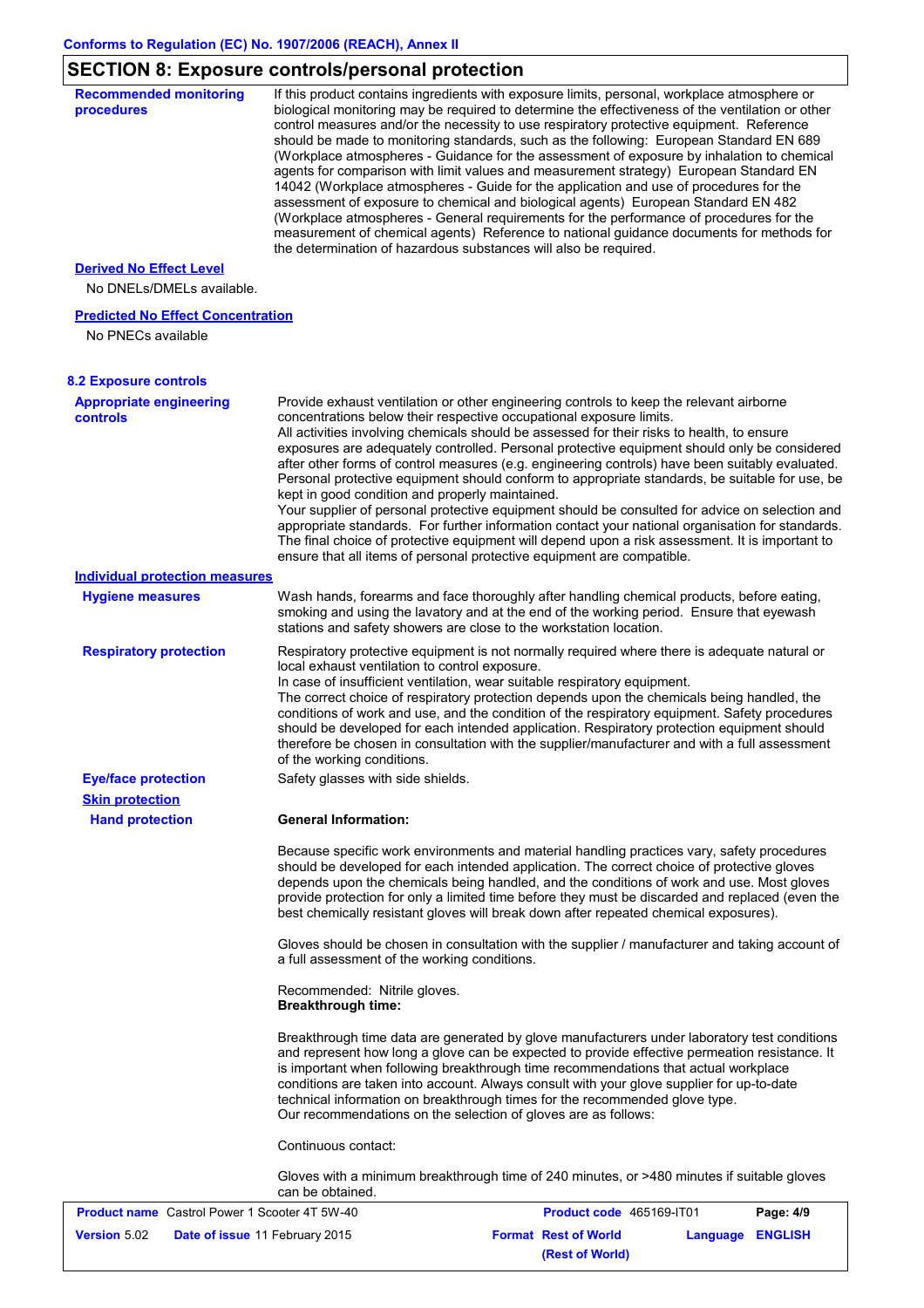# **SECTION 8: Exposure controls/personal protection**

If suitable gloves are not available to offer that level of protection, gloves with shorter breakthrough times may be acceptable as long as appropriate glove maintenance and replacement regimes are determined and adhered to.

Short-term / splash protection:

Recommended breakthrough times as above.

It is recognised that for short-term, transient exposures, gloves with shorter breakthrough times may commonly be used. Therefore, appropriate maintenance and replacement regimes must be determined and rigorously followed.

#### **Glove Thickness:**

For general applications, we recommend gloves with a thickness typically greater than 0.35 mm.

It should be emphasised that glove thickness is not necessarily a good predictor of glove resistance to a specific chemical, as the permeation efficiency of the glove will be dependent on the exact composition of the glove material. Therefore, glove selection should also be based on consideration of the task requirements and knowledge of breakthrough times. Glove thickness may also vary depending on the glove manufacturer, the glove type and the glove model. Therefore, the manufacturers' technical data should always be taken into account to ensure selection of the most appropriate glove for the task.

Note: Depending on the activity being conducted, gloves of varying thickness may be required for specific tasks. For example:

 • Thinner gloves (down to 0.1 mm or less) may be required where a high degree of manual dexterity is needed. However, these gloves are only likely to give short duration protection and would normally be just for single use applications, then disposed of.

 • Thicker gloves (up to 3 mm or more) may be required where there is a mechanical (as well as a chemical) risk i.e. where there is abrasion or puncture potential.

**Skin and body**

Use of protective clothing is good industrial practice.

Personal protective equipment for the body should be selected based on the task being performed and the risks involved and should be approved by a specialist before handling this product.

Cotton or polyester/cotton overalls will only provide protection against light superficial contamination that will not soak through to the skin. Overalls should be laundered on a regular basis. When the risk of skin exposure is high (e.g. when cleaning up spillages or if there is a risk of splashing) then chemical resistant aprons and/or impervious chemical suits and boots will be required.

**Personal protective equipment (Pictograms)**

**Environmental exposure controls**

Emissions from ventilation or work process equipment should be checked to ensure they comply with the requirements of environmental protection legislation. In some cases, fume scrubbers, filters or engineering modifications to the process equipment will be necessary to reduce emissions to acceptable levels.

**(Rest of World)**

# **SECTION 9: Physical and chemical properties**

| 9.1 Information on basic physical and chemical properties |                                        |                             |          |                |
|-----------------------------------------------------------|----------------------------------------|-----------------------------|----------|----------------|
| <b>Appearance</b>                                         |                                        |                             |          |                |
| <b>Physical state</b>                                     | Liquid.                                |                             |          |                |
| <b>Colour</b>                                             | Red.                                   |                             |          |                |
| <b>Odour</b>                                              | Not available.                         |                             |          |                |
| <b>Odour threshold</b>                                    | Not available.                         |                             |          |                |
| pH                                                        | Not available.                         |                             |          |                |
| <b>Melting point/freezing point</b>                       | Not available.                         |                             |          |                |
| Initial boiling point and boiling<br>range                | Not available.                         |                             |          |                |
| <b>Pour point</b>                                         | $\leq$ -18 °C                          |                             |          |                |
| <b>Flash point</b>                                        | [Product does not sustain combustion.] |                             |          |                |
| <b>Evaporation rate</b>                                   | Not available.                         |                             |          |                |
| <b>Product name</b> Castrol Power 1 Scooter 4T 5W-40      |                                        | Product code 465169-IT01    |          | Page: 5/9      |
| <b>Version 5.02</b><br>Date of issue 11 February 2015     |                                        | <b>Format Rest of World</b> | Language | <b>ENGLISH</b> |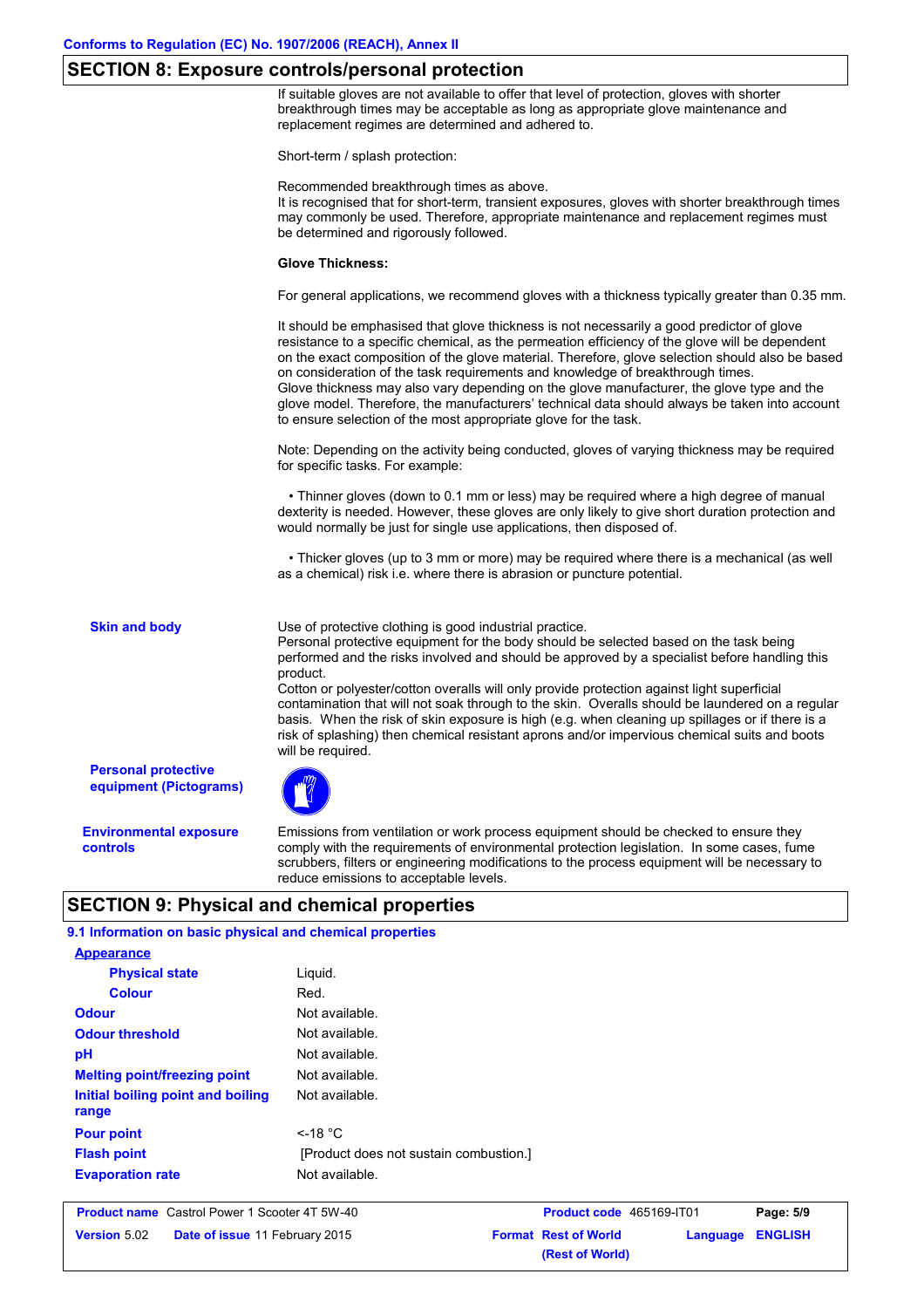# **SECTION 9: Physical and chemical properties**

| <b>Flammability (solid, gas)</b>                       | Not available.                                                                                                                   |
|--------------------------------------------------------|----------------------------------------------------------------------------------------------------------------------------------|
| <b>Upper/lower flammability or</b><br>explosive limits | Not available.                                                                                                                   |
| <b>Vapour pressure</b>                                 | Not available.                                                                                                                   |
| <b>Vapour density</b>                                  | Not available.                                                                                                                   |
| <b>Relative density</b>                                | Not available.                                                                                                                   |
| <b>Density</b>                                         | 851 kg/m <sup>3</sup> (0.851 g/cm <sup>3</sup> ) at 20°C                                                                         |
| <b>Solubility(ies)</b>                                 | insoluble in water.                                                                                                              |
| <b>Partition coefficient: n-octanol/</b><br>water      | >3                                                                                                                               |
| <b>Auto-ignition temperature</b>                       | Not available.                                                                                                                   |
| <b>Decomposition temperature</b>                       | Not available.                                                                                                                   |
| <b>Viscosity</b>                                       | Kinematic: 76 mm <sup>2</sup> /s (76 cSt) at $40^{\circ}$ C<br>Kinematic: 13.5 mm <sup>2</sup> /s (13.5 cSt) at 100 $^{\circ}$ C |
| <b>Explosive properties</b>                            | Not available.                                                                                                                   |
| <b>Oxidising properties</b>                            | Not available.                                                                                                                   |

## **9.2 Other information**

No additional information.

| <b>SECTION 10: Stability and reactivity</b>       |                                                                                                                                                                         |  |
|---------------------------------------------------|-------------------------------------------------------------------------------------------------------------------------------------------------------------------------|--|
| <b>10.1 Reactivity</b>                            | No specific test data available for this product. Refer to Conditions to avoid and Incompatible<br>materials for additional information.                                |  |
| <b>10.2 Chemical stability</b>                    | The product is stable.                                                                                                                                                  |  |
| <b>10.3 Possibility of</b><br>hazardous reactions | Under normal conditions of storage and use, hazardous reactions will not occur.<br>Under normal conditions of storage and use, hazardous polymerisation will not occur. |  |
| <b>10.4 Conditions to avoid</b>                   | Avoid all possible sources of ignition (spark or flame).                                                                                                                |  |
| <b>10.5 Incompatible materials</b>                | Reactive or incompatible with the following materials: oxidising materials.                                                                                             |  |
| <b>10.6 Hazardous</b><br>decomposition products   | Under normal conditions of storage and use, hazardous decomposition products should not be<br>produced.                                                                 |  |

# **SECTION 11: Toxicological information**

# **11.1 Information on toxicological effects**

## **Acute toxicity estimates**

| <b>Route</b>                                         |                                                                                                     | <b>ATE value</b>                                           |                |
|------------------------------------------------------|-----------------------------------------------------------------------------------------------------|------------------------------------------------------------|----------------|
| Not available.                                       |                                                                                                     |                                                            |                |
| Information on the likely<br>routes of exposure      | Routes of entry anticipated: Dermal, Inhalation.                                                    |                                                            |                |
| <b>Potential acute health effects</b>                |                                                                                                     |                                                            |                |
| <b>Inhalation</b>                                    | Vapour inhalation under ambient conditions is not normally a problem due to low vapour<br>pressure. |                                                            |                |
| <b>Ingestion</b>                                     | No known significant effects or critical hazards.                                                   |                                                            |                |
| <b>Skin contact</b>                                  | Defatting to the skin. May cause skin dryness and irritation.                                       |                                                            |                |
| <b>Eye contact</b>                                   | No known significant effects or critical hazards.                                                   |                                                            |                |
|                                                      | Symptoms related to the physical, chemical and toxicological characteristics                        |                                                            |                |
| <b>Inhalation</b>                                    | No specific data.                                                                                   |                                                            |                |
| <b>Ingestion</b>                                     | No specific data.                                                                                   |                                                            |                |
| <b>Skin contact</b>                                  | Adverse symptoms may include the following:<br>irritation<br>dryness<br>cracking                    |                                                            |                |
| <b>Eye contact</b>                                   | No specific data.                                                                                   |                                                            |                |
| <b>Product name</b> Castrol Power 1 Scooter 4T 5W-40 |                                                                                                     | Product code 465169-IT01                                   | Page: 6/9      |
| <b>Version 5.02</b>                                  | Date of issue 11 February 2015                                                                      | <b>Format Rest of World</b><br>Language<br>(Rest of World) | <b>ENGLISH</b> |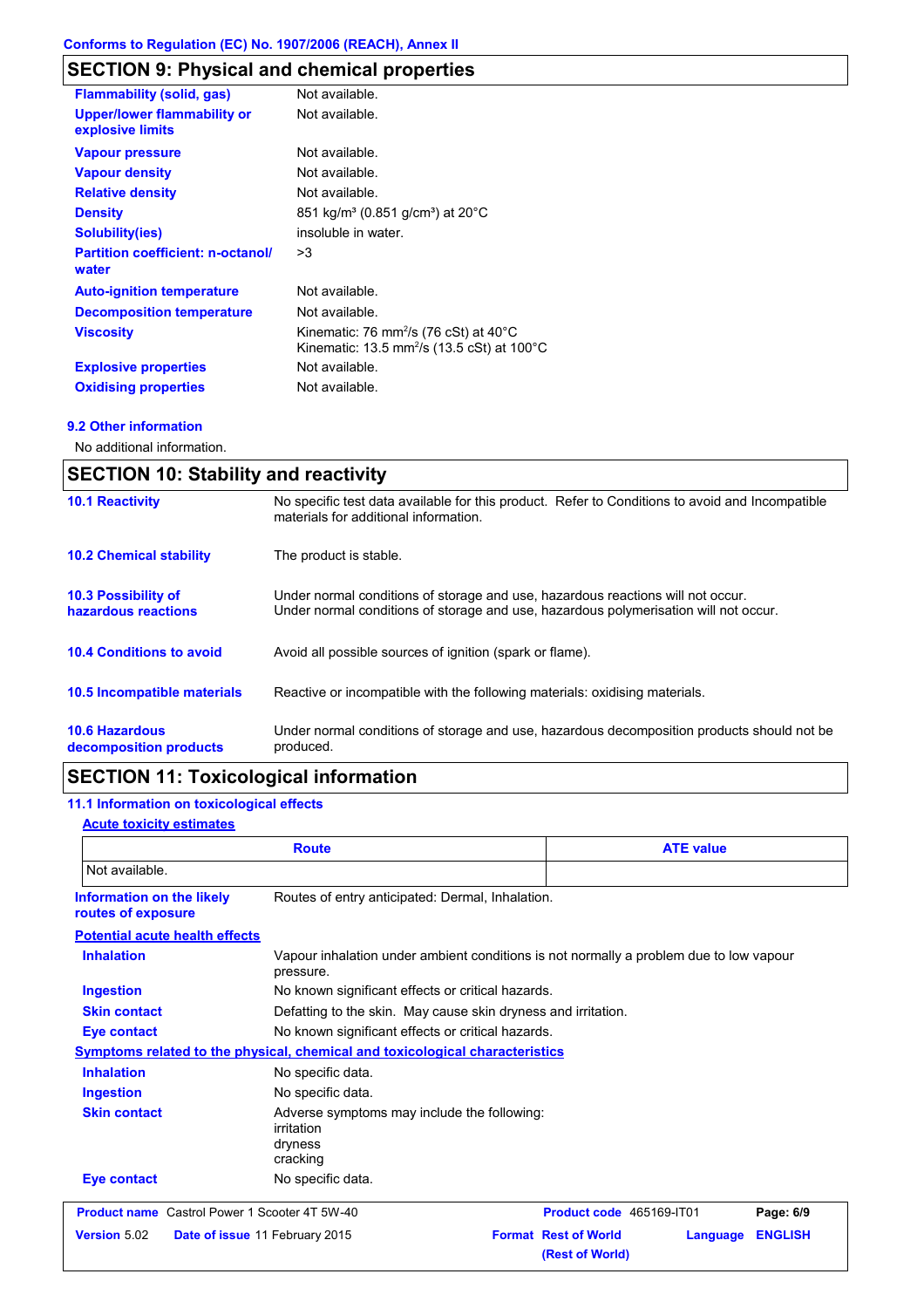# **SECTION 11: Toxicological information**

|                                         | Delayed and immediate effects and also chronic effects from short and long term exposure                                                                                                                                                                                                                                                                                                                 |  |
|-----------------------------------------|----------------------------------------------------------------------------------------------------------------------------------------------------------------------------------------------------------------------------------------------------------------------------------------------------------------------------------------------------------------------------------------------------------|--|
| <b>Inhalation</b>                       | Overexposure to the inhalation of airborne droplets or aerosols may cause irritation of the<br>respiratory tract.                                                                                                                                                                                                                                                                                        |  |
| <b>Ingestion</b>                        | Ingestion of large quantities may cause nausea and diarrhoea.                                                                                                                                                                                                                                                                                                                                            |  |
| <b>Skin contact</b>                     | Prolonged or repeated contact can defat the skin and lead to irritation and/or dermatitis.                                                                                                                                                                                                                                                                                                               |  |
| <b>Eye contact</b>                      | Potential risk of transient stinging or redness if accidental eye contact occurs.                                                                                                                                                                                                                                                                                                                        |  |
| <b>Potential chronic health effects</b> |                                                                                                                                                                                                                                                                                                                                                                                                          |  |
| <b>General</b>                          | USED ENGINE OILS<br>Combustion products resulting from the operation of internal combustion engines contaminate<br>engine oils during use. Used engine oil may contain hazardous components which have the<br>potential to cause skin cancer. Frequent or prolonged contact with all types and makes of used<br>engine oil must therefore be avoided and a high standard of personal hygiene maintained. |  |
| <b>Carcinogenicity</b>                  | No known significant effects or critical hazards.                                                                                                                                                                                                                                                                                                                                                        |  |
| <b>Mutagenicity</b>                     | No known significant effects or critical hazards.                                                                                                                                                                                                                                                                                                                                                        |  |
| <b>Developmental effects</b>            | No known significant effects or critical hazards.                                                                                                                                                                                                                                                                                                                                                        |  |
| <b>Fertility effects</b>                | No known significant effects or critical hazards.                                                                                                                                                                                                                                                                                                                                                        |  |

# **SECTION 12: Ecological information**

# **12.1 Toxicity**

**Environmental hazards** Not classified as dangerous

### **12.2 Persistence and degradability**

Not expected to be rapidly degradable.

## **12.3 Bioaccumulative potential**

This product is not expected to bioaccumulate through food chains in the environment.

| <b>12.4 Mobility in soil</b>                                                            |                                                                                                                           |
|-----------------------------------------------------------------------------------------|---------------------------------------------------------------------------------------------------------------------------|
| <b>Soil/water partition</b><br><b>coefficient</b> (K <sub>oc</sub> )                    | Not available.                                                                                                            |
| <b>Mobility</b><br>Spillages may penetrate the soil causing ground water contamination. |                                                                                                                           |
| 12.5 Results of PBT and vPvB assessment                                                 |                                                                                                                           |
| <b>PBT</b>                                                                              | Not applicable.                                                                                                           |
| <b>vPvB</b>                                                                             | Not applicable.                                                                                                           |
| 12.6 Other adverse effects                                                              |                                                                                                                           |
| <b>Other ecological information</b>                                                     | Spills may form a film on water surfaces causing physical damage to organisms. Oxygen<br>transfer could also be impaired. |

# **SECTION 13: Disposal considerations**

## **13.1 Waste treatment methods**

## **Product**

**Methods of disposal**

Where possible, arrange for product to be recycled. Dispose of via an authorised person/ licensed waste disposal contractor in accordance with local regulations.

## **European waste catalogue (EWC) Hazardous waste** Yes.

| Waste code                                                                   | <b>Waste designation</b> |
|------------------------------------------------------------------------------|--------------------------|
| 13 02 05*<br>mineral-based non-chlorinated engine, gear and lubricating oils |                          |

However, deviation from the intended use and/or the presence of any potential contaminants may require an alternative waste disposal code to be assigned by the end user.

## **Packaging**

| <b>Methods of disposal</b> | Where possible, arrange for product to be recycled. Dispose of via an authorised person/<br>licensed waste disposal contractor in accordance with local regulations.                                                                    |
|----------------------------|-----------------------------------------------------------------------------------------------------------------------------------------------------------------------------------------------------------------------------------------|
| <b>Special precautions</b> | This material and its container must be disposed of in a safe way. Empty containers or liners<br>may retain some product residues. Avoid dispersal of spilt material and runoff and contact with<br>soil, waterways, drains and sewers. |

| <b>Product name</b> Castrol Power 1 Scooter 4T 5W-40 |                                       | <b>Product code</b> 465169-IT01 |                             | Page: 7/9        |  |
|------------------------------------------------------|---------------------------------------|---------------------------------|-----------------------------|------------------|--|
| <b>Version</b> 5.02                                  | <b>Date of issue 11 February 2015</b> |                                 | <b>Format Rest of World</b> | Language ENGLISH |  |
|                                                      |                                       |                                 | (Rest of World)             |                  |  |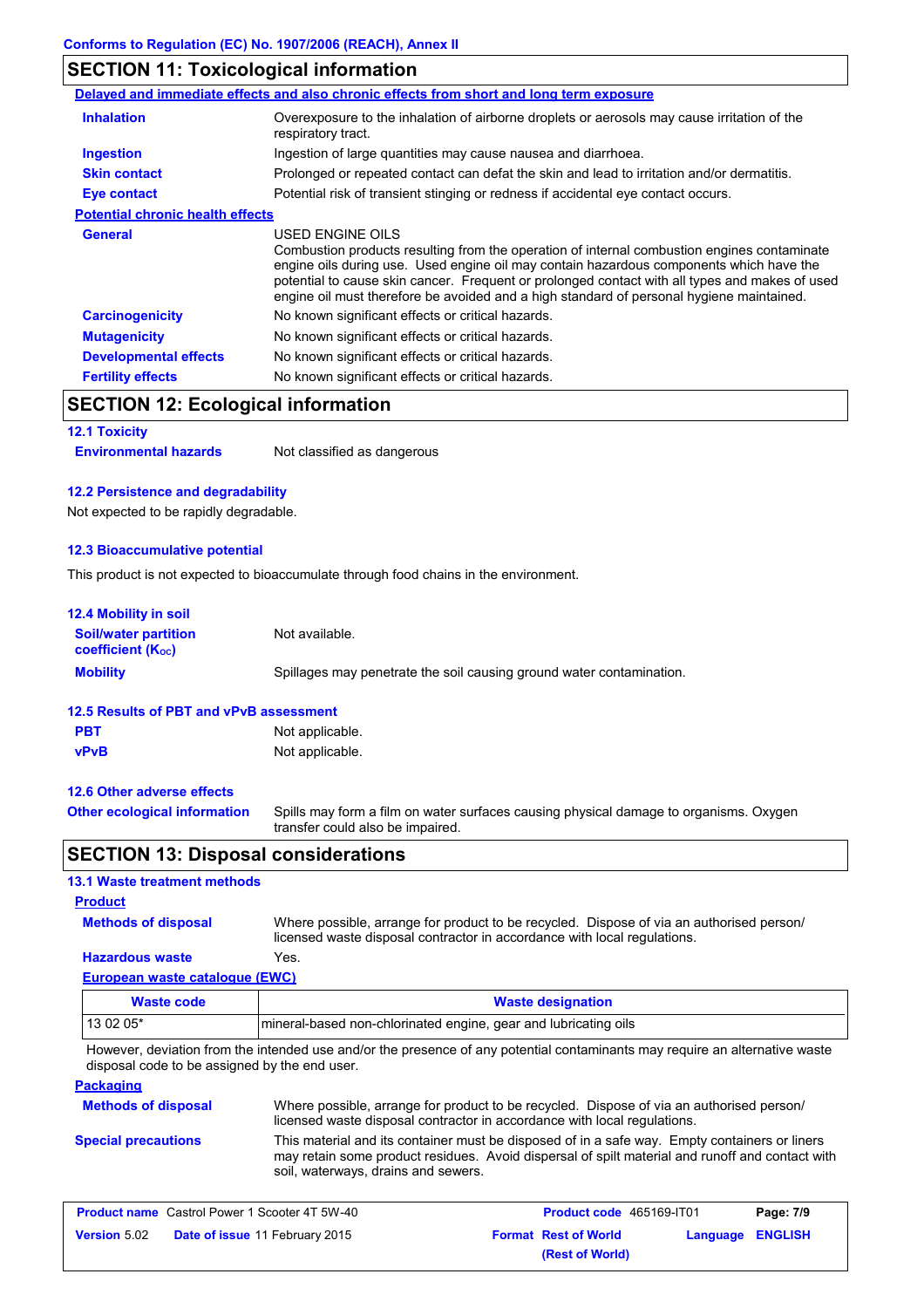# **SECTION 14: Transport information**

|                                           | <b>ADR/RID</b> | <b>ADN</b>     | <b>IMDG</b>    | <b>IATA</b>    |
|-------------------------------------------|----------------|----------------|----------------|----------------|
| 14.1 UN number                            | Not regulated. | Not regulated. | Not regulated. | Not regulated. |
| 14.2 UN proper<br>shipping name           |                |                |                |                |
| <b>14.3 Transport</b><br>hazard class(es) |                |                |                |                |
| <b>14.4 Packing</b><br>group              |                |                |                |                |
| 14.5<br><b>Environmental</b><br>hazards   | No.            | No.            | No.            | No.            |
| <b>Additional</b><br><b>information</b>   |                |                |                |                |

**14.6 Special precautions for user** Not available.

# **SECTION 15: Regulatory information**

**Other regulations Annex XVII - Restrictions** Not applicable. **on the manufacture, placing on the market and use of certain dangerous substances, mixtures and articles REACH Status** The company, as identified in Section 1, sells this product in the EU in compliance with the current requirements of REACH. **15.1 Safety, health and environmental regulations/legislation specific for the substance or mixture EU Regulation (EC) No. 1907/2006 (REACH) Annex XIV - List of substances subject to authorisation Substances of very high concern** None of the components are listed. All components are listed or exempted. All components are listed or exempted. All components are listed or exempted. All components are listed or exempted. All components are listed or exempted. All components are listed or exempted. All components are listed or exempted. **United States inventory (TSCA 8b) Australia inventory (AICS) Canada inventory China inventory (IECSC) Japan inventory (ENCS) Korea inventory (KECI) Philippines inventory (PICCS) Taiwan inventory (CSNN)** Not determined.

| <b>15.2 Chemical Safety</b> |  |
|-----------------------------|--|
| <b>Assessment</b>           |  |

This product contains substances for which Chemical Safety Assessments are still required.